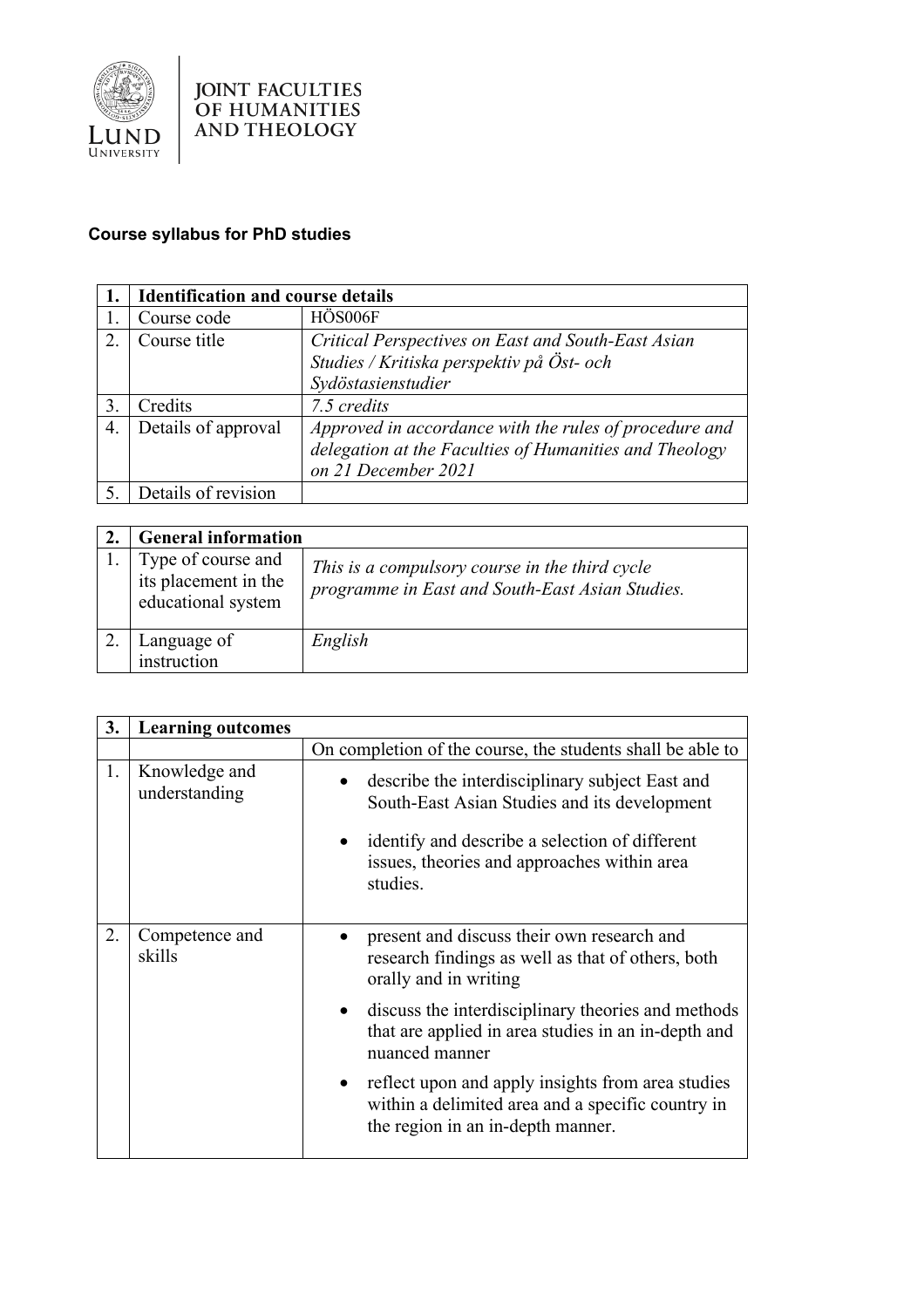| Judgement and<br>approach | independently and critically reflect upon the<br>importance of area studies as well as their<br>challenges, critics and alternative approaches. |
|---------------------------|-------------------------------------------------------------------------------------------------------------------------------------------------|

| 4. | <b>Course content</b> |                                                           |
|----|-----------------------|-----------------------------------------------------------|
| 1. | Brief description of  | The interdisciplinary research field East and South-East  |
|    | the course and its    | Asian Studies is addressed and analysed during the        |
|    | content, including    | course. The course gives an overview of key research      |
|    | details of any sub-   | projects, journals and research institutions. Focus is on |
|    | divisions in the      | the history, development and relevance of the area        |
|    | course.               | studies in terms of understanding the contemporary        |
|    |                       | social processes and problems in East and South-East      |
|    |                       | Asia. Delimited area studies on China, Japan and South-   |
|    |                       | East Asia are also discussed. The criticism directed at   |
|    |                       | area studies, the relationship between the traditional    |
|    |                       | disciplines and area studies, and new alternative         |
|    |                       | concepts are discussed as well. The interdisciplinary     |
|    |                       | theories and methods that are applied within area studies |
|    |                       | are analysed in terms of both the study of the region at  |
|    |                       | large and with focus on specific countries and subjects.  |
|    |                       | Insights from area studies will also be discussed and     |
|    |                       | applied to the doctoral student's thesis topic.           |

| 5. | <b>Teaching and assessment</b>                                                        |                                                                                                                                           |
|----|---------------------------------------------------------------------------------------|-------------------------------------------------------------------------------------------------------------------------------------------|
|    | Teaching methods<br>employed, including<br>details of any<br>compulsory<br>components | Teaching is in the form of 3-5 seminars in which items<br>on the required reading list are discussed and a seminar<br>paper is presented. |
| 2. | <b>Examination details</b>                                                            | Compulsory participation in the seminars and a written<br>seminar paper.                                                                  |

| 6. | <b>Grades</b>         |            |
|----|-----------------------|------------|
|    | Grading scale         | Pass, Fail |
| 2. | Grading of the        |            |
|    | complete course       |            |
|    | Modules and           |            |
|    | variations in grading |            |
|    | (if applicable)       |            |

## **7. Required reading**